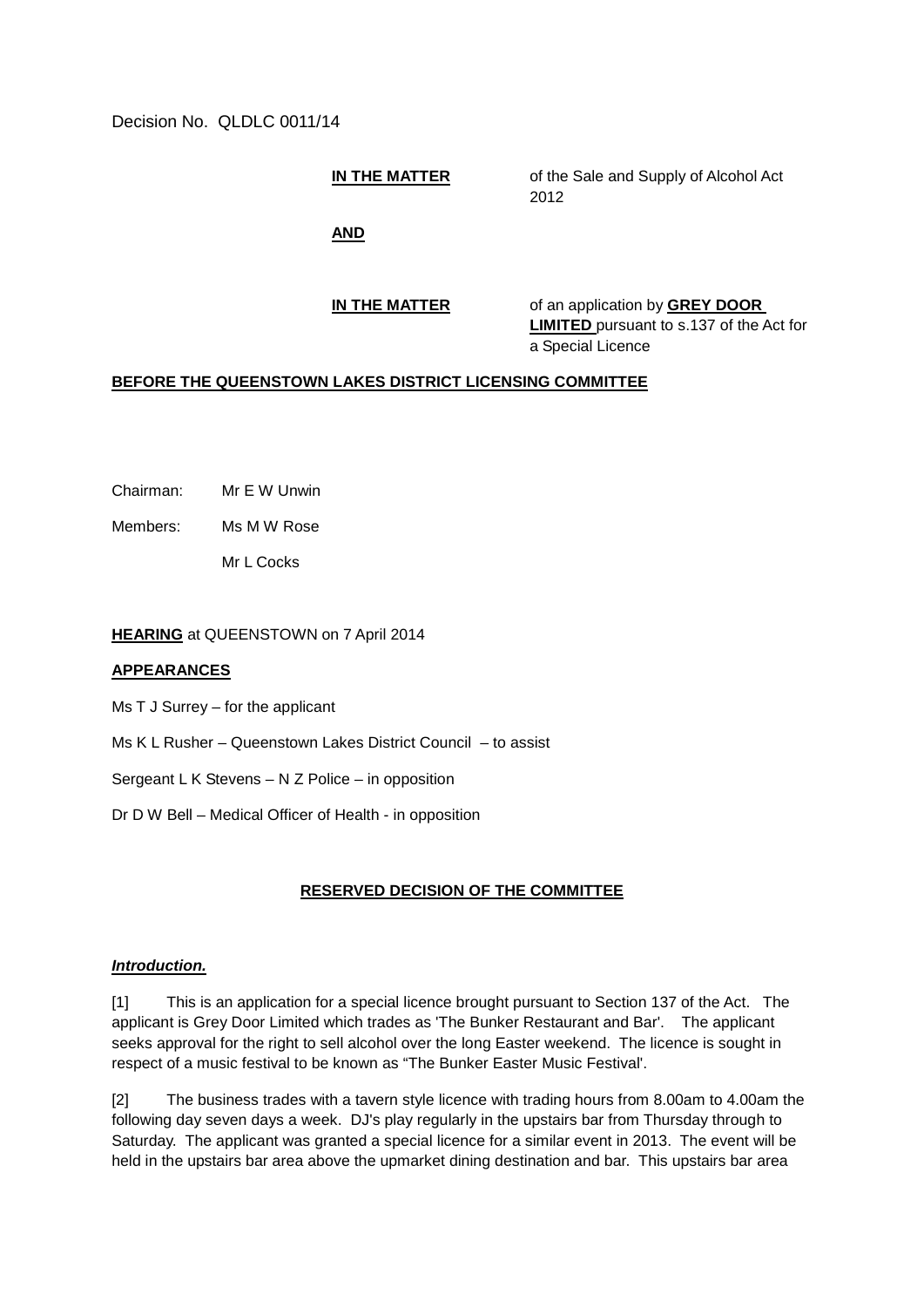holds about 100 people. The applicant stated that two security staff would be working each night to ensure only invitation holders and suitable patrons would be permitted entry.

[3] The proposed trading hours are:

| Thursday 17 April      | 9.00pm to 3.00am the following day |
|------------------------|------------------------------------|
| Good Friday 18 April   | 9.00pm to 3.00am the following day |
| Saturday 19 April      | 9.00pm to 3.00am the following day |
| Easter Sunday 20 April | 9.00pm to 3.00am the following day |

It will be seen that the applicant wishes to trade on Good Friday for a total of six hours (from midnight to 3.00am and from 9.00pm to midnight) with similar times for Easter Sunday.

### *The Application.*

[3] Mr C Mitchell-Derman is the company's sole director and shareholder. He has been involved with the ownership and management of the business for eleven years. He stated that "Given the nature of the Easter break and the fact that people are available, it is an ideal time to hold a festival of this nature." In the application he advised that the principal purpose of the event was 'entertainment'. He said that the Easter break in Queenstown was a busy time with very few options for evening entertainment. He advised that when the original event was held in 2013 it was trouble free.

[4] Mr Mitchell-Derman stated that the intention was to employ eight DJ's from out of town although they were yet to be confirmed. He had originally applied to start the entertainment at 5.00pm and finish at 4.00am but changed the start and finish time a few days before the hearing. He said that there would be two different specialist DJ's each night, and that he would be advertising via Facebook. He indicated that people would pre-book through Facebook although there would also be sales at the door and that there would be normal snack food as well as complementary food throughout the night.

[5] The issue of tickets was confusing. Tickets were to be \$10.00 each, limited to 100, and the ticket would allow entry to the events on all four nights. The original application referred to invitation holders and suitable patrons. This was partly confirmed in Mr Mitchell-Derman's letter dated 20 February 2014 when he stated that entry would be by invitation, guest list and door charges only. In a letter written on 3 April last, Ms T J Surrey advised that the music festival was a ticket only event. When asked whether he would be prepared to allow entry to ticket holders only, Mr Mitchell-Derman appeared unwilling to make such a commitment.

[6] Mr Mitchell-Derman provided a host responsibility policy for the Music Festival. This document included the words "We appreciate that Easter is an occasion when people like to celebrate and this involves the consumption of alcohol more so than any normal evening, so it is our goal to encourage people to have fun without over doing it." When confronted with this comment, Mr Mitchell-Derman said that he must have cut and pasted the wording from another policy for New Year's Eve, and typed in the word Easter without reading the document properly.

[7] Ms Surrey appeared for the applicant company and we acknowledge her thoughtful submissions. She submitted that there was no evidence that the granting of the application would compromise the Act's object. She argued that since Queenstown was one of the country's leading tourist attractions, and hospitality added to the vibrancy of the town, a broad and liberal approach should be taken when interpreting the Act. On the other hand she accepted that the target audience over the weekend was more likely to be locals including hospitality workers.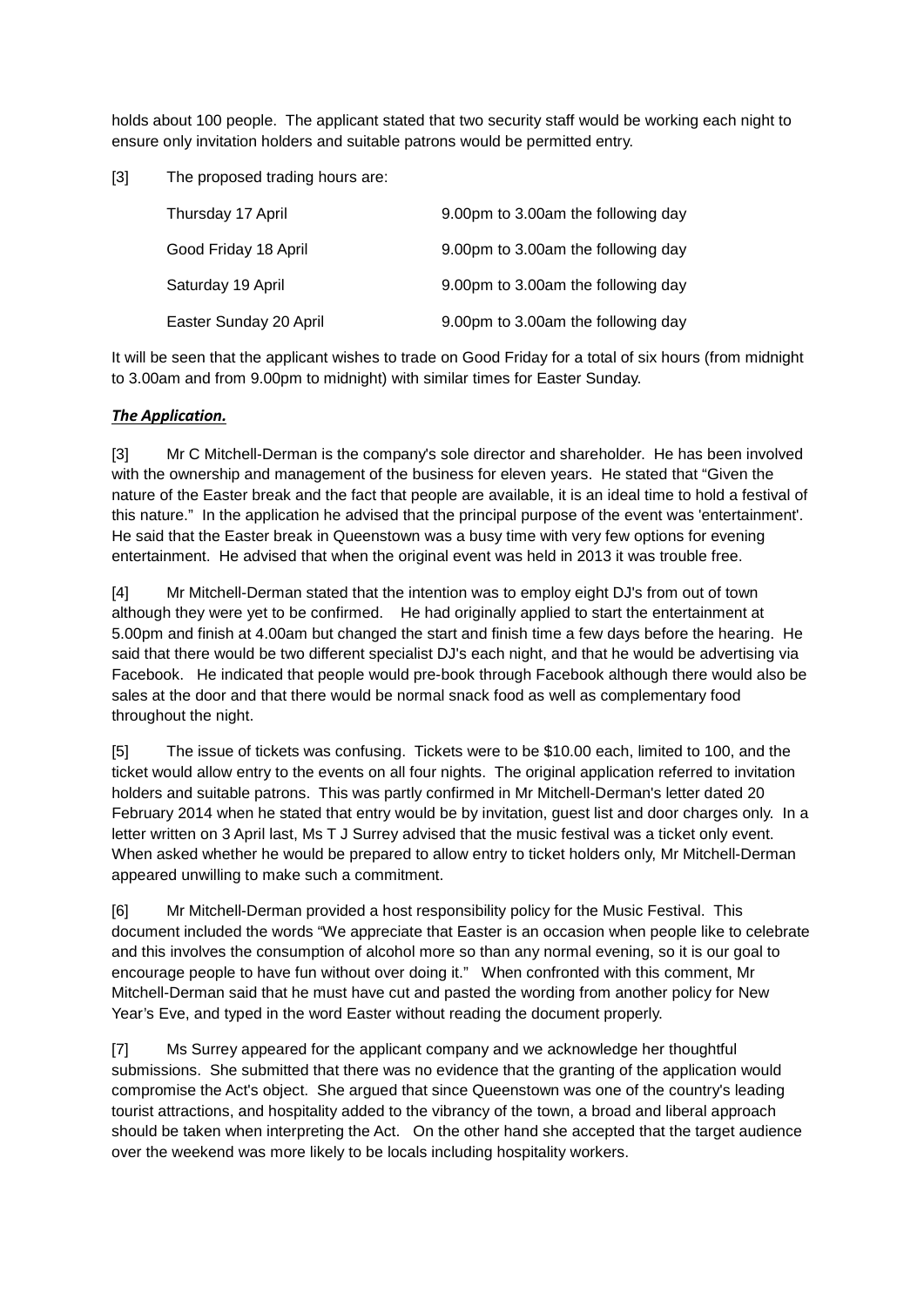[8] Ms Surrey referred to the decision of K P Newall [2009] NZLLA 1060, an appeal against a decision of the Queenstown Lakes District Licensing Agency granted a special licence for a music festival over Easter from 9.00pm to 2.00am on Good Friday, Saturday and Easter Sunday. The applicant had assembled six live acts involving over 20 artists. Although the appeal was refused the Authority did indicate that had it been in a position to make the original decision, it would have refused to allow trading on the Good Friday.

# *The Inspector*

[9] As she is required to do, the Inspector filed a comprehensive report. She noted the applicant's Facebook page showed a number of events (approximately 18) in 2012 and 2013 when a variety of DJ's provided entertainment. On those occasions it appeared there was no need to book or purchase a ticket. She noted the reports from the Police and Medical Officer of Health and raised the question whether the applicant had met the criteria in the Act.

# *The Reports from NZ Police and the Medical Officer of Health.*

[10] Sergeant L K Stevens provided helpful submissions. She pointed out that ten days out from the event, the proposed run sheet was still very vague, and no details had been supplied about any of the artists. (Mr Mitchell-Derman stated that he would be prepared to provide some of the names to the Committee in confidence). She noted the various comments made by the applicant about admission and referred us to the letter written by Ms Surrey that the music festival would be a 'ticket only' event. Finally she noted that there were often bands or artists or live music playing at the venue. Further, that the Facebook pages showed the DJ's played there regularly. Consequently she submitted that the proposed event was 'business as usual' and the event was 'contrived' to enable the applicant to trade on two of the sacrosanct days.

[11] Dr D W Bell has been a registered medical practitioner since 1998. He has been the Medical Officer of Health for Otago and Southland since 1998 under designation. He argued that the legislation was clear about restrictions of trade on certain days. Accordingly he contended that it was important that the criteria for a special licence were clearly met. He suggested that the applicant was proposing an event that did not significantly differ from its normal trading practices. He noted that the applicant was entitled to sell liquor to patrons who were on the premises to dine, and that such patrons were entitled to consume alcohol one hour before, and one hour after dining.

# *The Committee's Decision and Reasons.*

[12] At the conclusion of the hearing the committee gave an interim decision reserving the right to give this fuller and more detailed reserved decision. The application for a special licence was declined. We now set out our reasons in full.

[13] Section 47 of the Act provides that the holders of an on-licence are unable to sell alcohol on Good Friday, Easter Sunday, Christmas Day or before 1:00pm on Anzac day. There are 3 basic exceptions. The first exception is where a special licence for the premises is granted. The second exception is where persons are on the premise for the purpose of dining. And the third exception is where people are residing or lodging on the premises. Parliament has therefore decreed that the owners of on-licences have the right to apply to sell alcohol by way of a special licence on the 3 ½ sacrosanct days. However there are obstacles to be overcome.

[14] Special Licences are referred to in S.22 of the Act. A special licence enables the licensee to sell or supply alcohol to people **who are attending an event** described in the special licence. (Emphasis ours). It is not to be granted to enable people to attend the premises primarily to drink. An event is defined in s.5 of the Act as including an occasion or a gathering. There is no evident difference between an event under the new Sale and Supply of Alcohol Act 2012 and the previous act.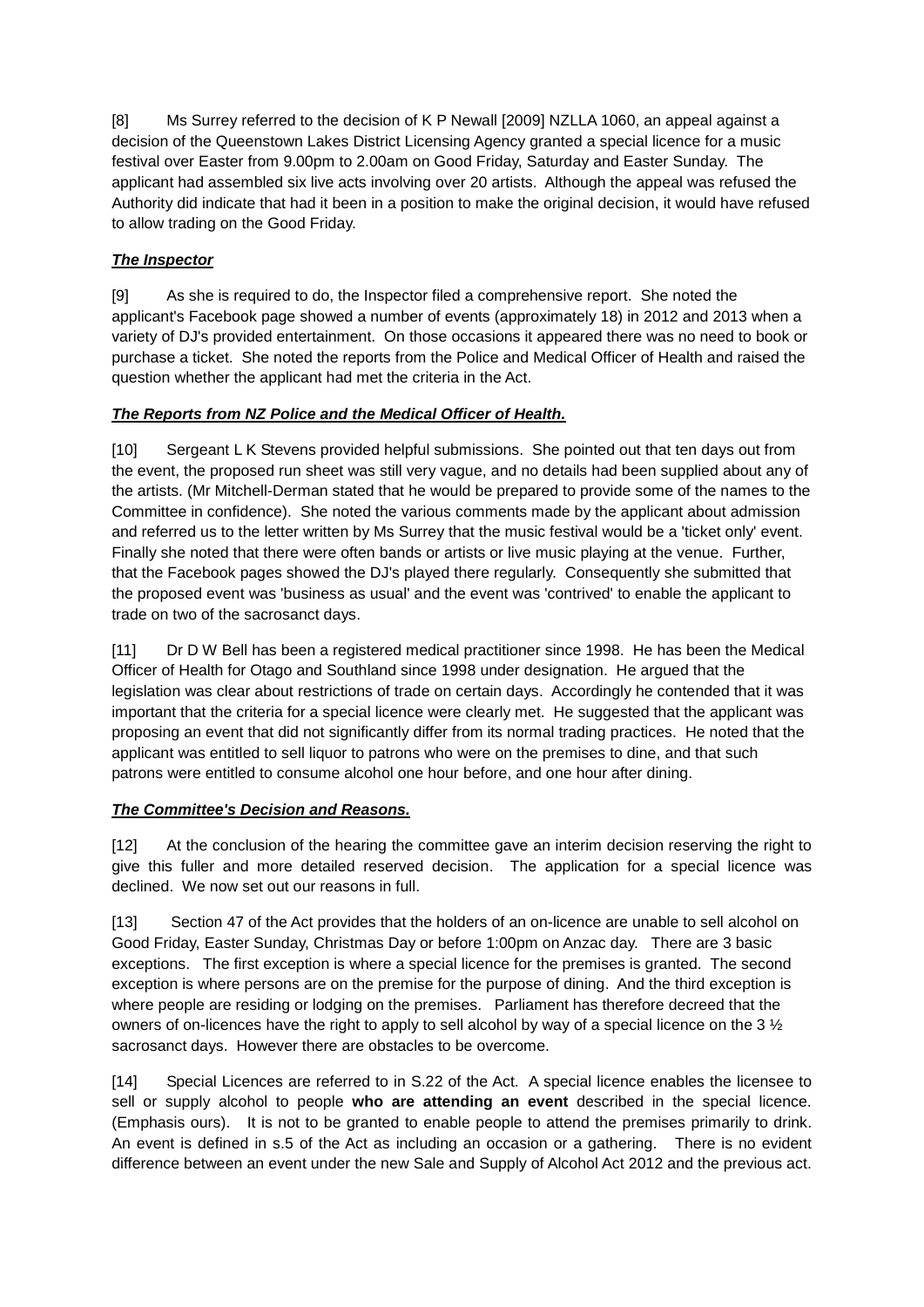Therefore we must rely on previous case law to assist with the Act's interpretation. Over the years a number of principles and guidelines have been established as follows.

[15] Firstly there must be a genuine event and not something that has been contrived. *Alan Robert Christie v Invercargill Licensing Trust* **LLA PH 1225/2000.** This was a case involving events over Easter. The Authority stated:

*"The principal issue for determination is whether or not persons attending the series of occasions or events at the 'Sugar Shack' were attending a particular occasion or event in terms of s.79(1)(a) of the Act, or they were attending a contrived series of events or occasions, contrived solely for the purpose of enabling a tavern to trade at a time when the legislation otherwise required the premises to be closed."*

[16] Secondly the application must not be a means for a tavern to obtain extended trading hours. In *Bond Street Inn Limited* **1997 NZAR 9** the Authority stated:

*"We have a firm view as to what the special licence is not intended to cover. It is not intended to be a means for hotels and taverns to obtain extended trading hours at times when the premises would otherwise be required to be closed."*

[17] Thirdly one of the major changes in the new Act is the dramatic shift in decision making from a national to a territorial level. As a consequence is it likely that a degree of national consistency will be lost. There have been cases where local decisions have been made for local circumstances. In *David Alan Thomson LLA 1287/97* the Authority declined to interfere with a local body decision to allow a tavern to trade through to 1.00am on Christmas Day.

[18] It is therefore possible for local decisions to be made to address local needs. But for every case where the Authority has not interfered with a local decision, there are just as many cases where the local decision has been reversed. The most significant of those was *Pirovano [2006] NZLLA 727*  where the Queenstown Lakes District Licensing Agency had granted 22 special licences to trade over Easter because of "Warbirds over Wanaka" and because Queenstown was a significant tourist destination. All 22 decisions were reversed by the Authority.

[19] Fourthly it is likely that any wholesale relaxation of standards will bring the Act into disrepute and could in the long term reflect adversely on the Object of the Act. In *Universal Liquor Limited and anor* **[2003] NZLLA 806** the Authority stated:

*"If all taverns (and off-licences) had the right to trade through Easter then in our view the law restraining trading during that time would inevitably be brought into disrepute. Having a law that has no effect may not physically lead to liquor abuse, but could certainly encourage the public to treat the Act with contempt and disrepect. This in turn would in our view undermine any serious attempts to reduce the abuse of liquor.*

[20] To these principles we would add our own. Whether an event is contrived can often be determined by a number of factors. The following list is not necessarily exhaustive;

(a) The price of entry. The lower the price the more members of the general public the applicant appears to be encouraging to attend.

(b) Whether there is some generic factor with the customers (such as guests at a wedding or people with a special interest in the event).

(c) Whether it is anticipated that members of the public will attend. It will be noted that under s.147(1) (h) of the Act a licensing committee may impose a condition excluding members of the public from the premises.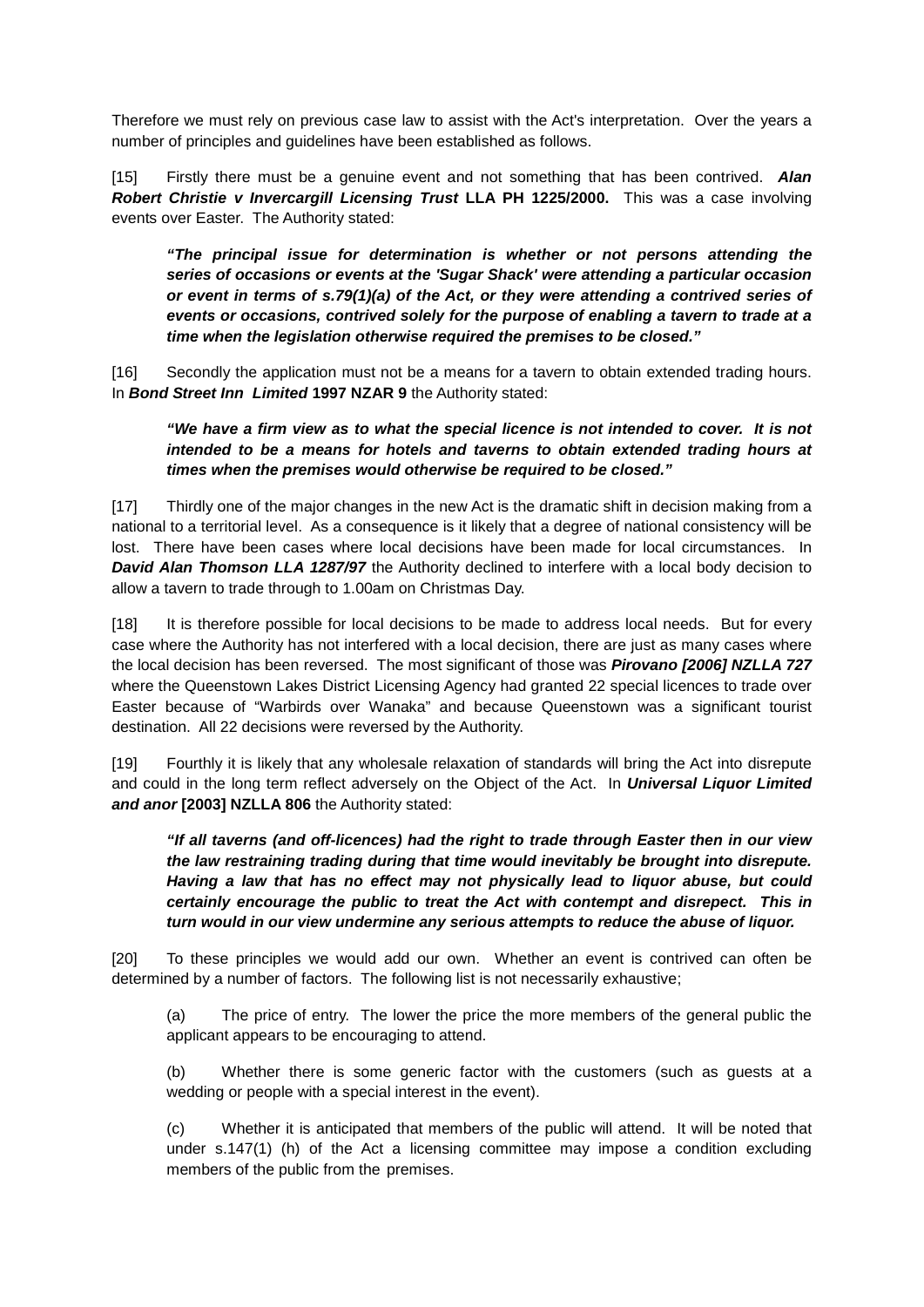(d) Whether the intrusion into Good Friday and/or Easter Sunday is significant or restrained. In other words whether the applicant seeks to trade for as many hours as possible.

(e) Whether a reasonable person attending the event would immediately notice a difference between the ambience of the occasion and any other trading day.

(e) And finally, the extent of the planning that has taken place, and the thought that has been given to the way the event is to be run. The less organised the applicant, the more likely that the event has been thought about after the decision has been made to apply for a special licence. Applicants were generally critical of the lack of time brought about by the public hearings, but the committee's staff has been at great pains to encourage the filing of early applications to enable them to be dealt with in an orderly way.

[21] The criteria to which we must have regard in deciding whether to issue a special licence are set out in S142 of the Act. The relevant conditions in this case are (a) the Object of the Act, (b) the nature of the particular event for which the licence is sought and (f) the days on which and the hours during which the applicant proposes to sell alcohol. There is no issue about the applicant's suitability to hold the licence.

[22] The stated purpose of this new Act is to put in place a new system, and one of the characteristics of the new system is that it is reasonable. (S.3 of the Act). Parliament has effectively made the law surrounding the 3 ½ sacrosanct days more restrictive by including all on-licences. Previously for example those who operated entertainment or cinema style licences were exempt. It is pertinent to ask why Parliament allowed club licences the continued right to trade on Good Friday and Easter Sunday as well as on Christmas Day and Anzac Day. Two logical reasons come to mind. (a) That members of the public are not legally able to be present at a club unless as a guest of a member, and (b) that members of clubs have an obvious commonality of interest.

[23] The onus is on the applicant to prove on the balance of probabilities that the event is genuine and not contrived. Applying the factors set out in paragraph [20] above, the applicant failed to prove any entitlement on most of them. The price of the ticket, particularly if it applied to four nights was very low. It could be argued that all persons attending had an interest in the DJ's, but on the other hand, if the bar was the only one open over Easter there was nothing to prevent members of the public attending who only wanted to drink. Six hours drinking on Good Friday and Easter Sunday could not be said to be a gentle intrusion into the prohibited hours. It is quite clear that a reasonable person would not notice any difference between what was happening on each night compared to any other night when DJ's were playing, although we accept that some customers may have noticed that the calibre of the DJ's was higher than usual.

[24] And finally we were not that impressed by the amount of planning that had taken place, as illustrated when the proposed trading hours were changed just prior to the hearing. There were other factors as well. The changes that took place about the tickets. The issue about whether DJ's were actually available or not. The explanation for the unprofessional reference to the amount of alcohol consumed over Easter and so on. While we accept that Mr Mitchell-Derman is a competent licensee, his presentation for a special licence for a music festival lacked credibility.

[25] On the one hand we have accepted that a four day event of eight different professional and competent DJ's could constitute a music festival and that such an event could be granted a special licence. But in this case Mr Mitchell-Derman himself acknowledged that Easter was a busy time with a lot of people about and there was little entertainment for them in the evenings. He was keen to fill the gap. In other words the idea of the festival was inspired by the Easter break and not the other way round.